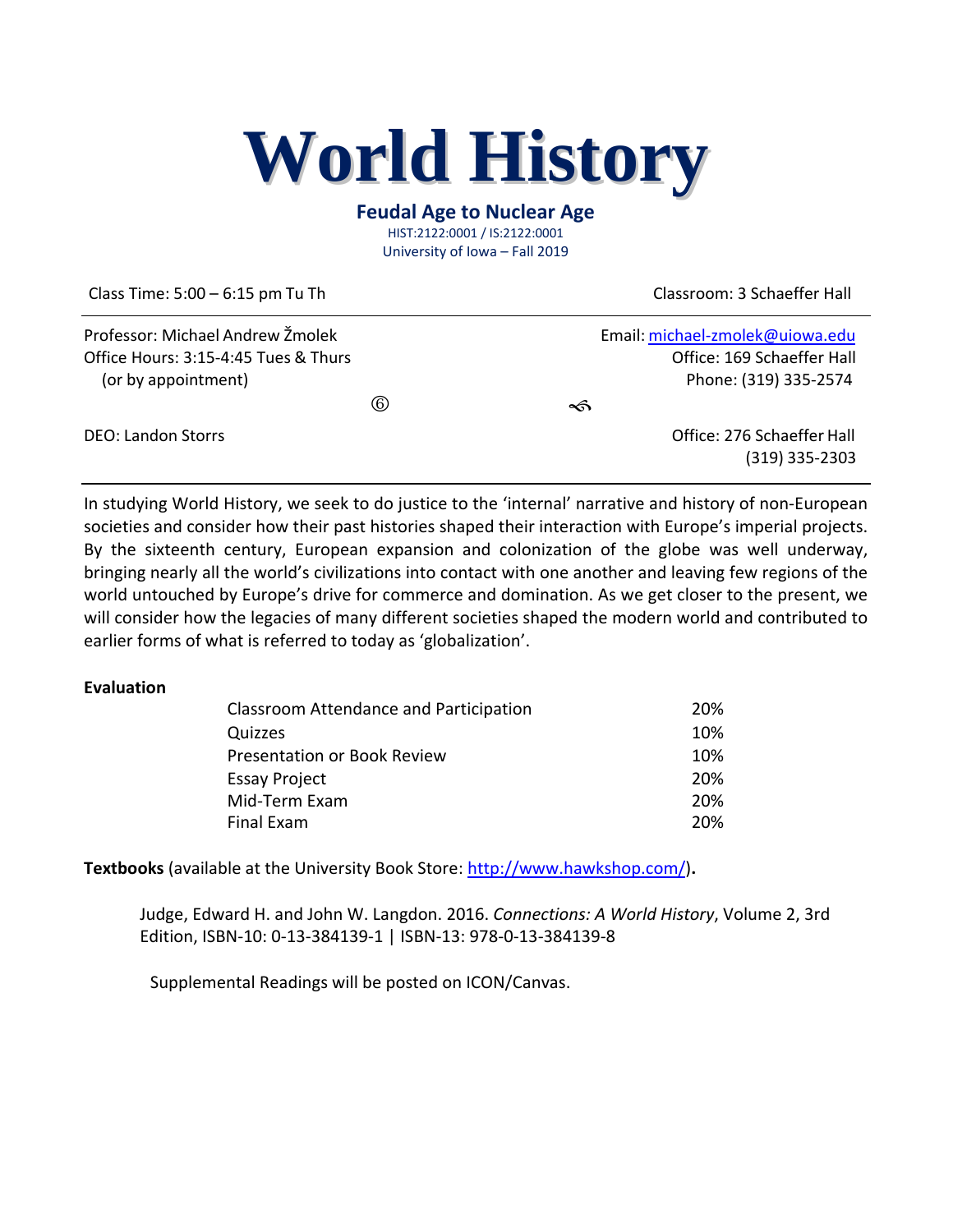University of Iowa – Fall 2019

## **LEARNING OBJECTIVES**

The world in the sixteenth century was not highly integrated. Different cultures and polities in different regions still operated according to very different logics. Europeans were not the only contributors to global integration. Before the advent of European imperialism, extensive trade routes such as the Silk Road were connecting the world in unprecedented ways. But European imperialism brought the first truly global transformation of societies: ravaging Africa through the slave trade, conquering and displacing previously unknown societies in the Americas and slowly setting about subordinating once mighty empires in Asia.

This course is designed to help you develop a mental framework of the contours of world history since the early modern era, and a working familiarity with the political and social transformations of each of the major regions of the globe. As we explore the complexities of pre-colonial societies outside of Europe, European expansion, the Atlantic slave trade, imperialism and the World Wars, we will seek to develop a working familiarity with the contributions made by a wide variety of cultures to the major historical events leading to our time.

Upon completion of this course, you should have a working familiarity with:

- The general character of most major civilizations since the early modern era.
- The Ming and Qing Dynasties of China as well as the Republican and Communist periods.
- Japanese history from the Tokugawa period to the present.
- The decline of the Mughals and the Rise and fall of the British Raj in South Asia.
- The structure of various African societies and the impact of the Atlantic Slave Trade and imperialism on Africa.
- The process leading to Latin American Independence and developments since.
- The expansion of Russia and the rise of Soviet Communism.
- The Scientific Revolution, the Enlightenment and the course of European imperialism.
- The details of the North Atlantic Revolutions of the late eighteenth century.
- Europe's different paths out of feudalism and the way in which the IndustrialRevolution developed and spread.
- The rise of Western hegemony, imperial rivalries and the causes and trajectories of World War I and World War II.

By coming to an understanding of these major historical periods, you will develop a greater understanding of the uniqueness and increasing interconnectedness of the world's major civilizations in the contemporary world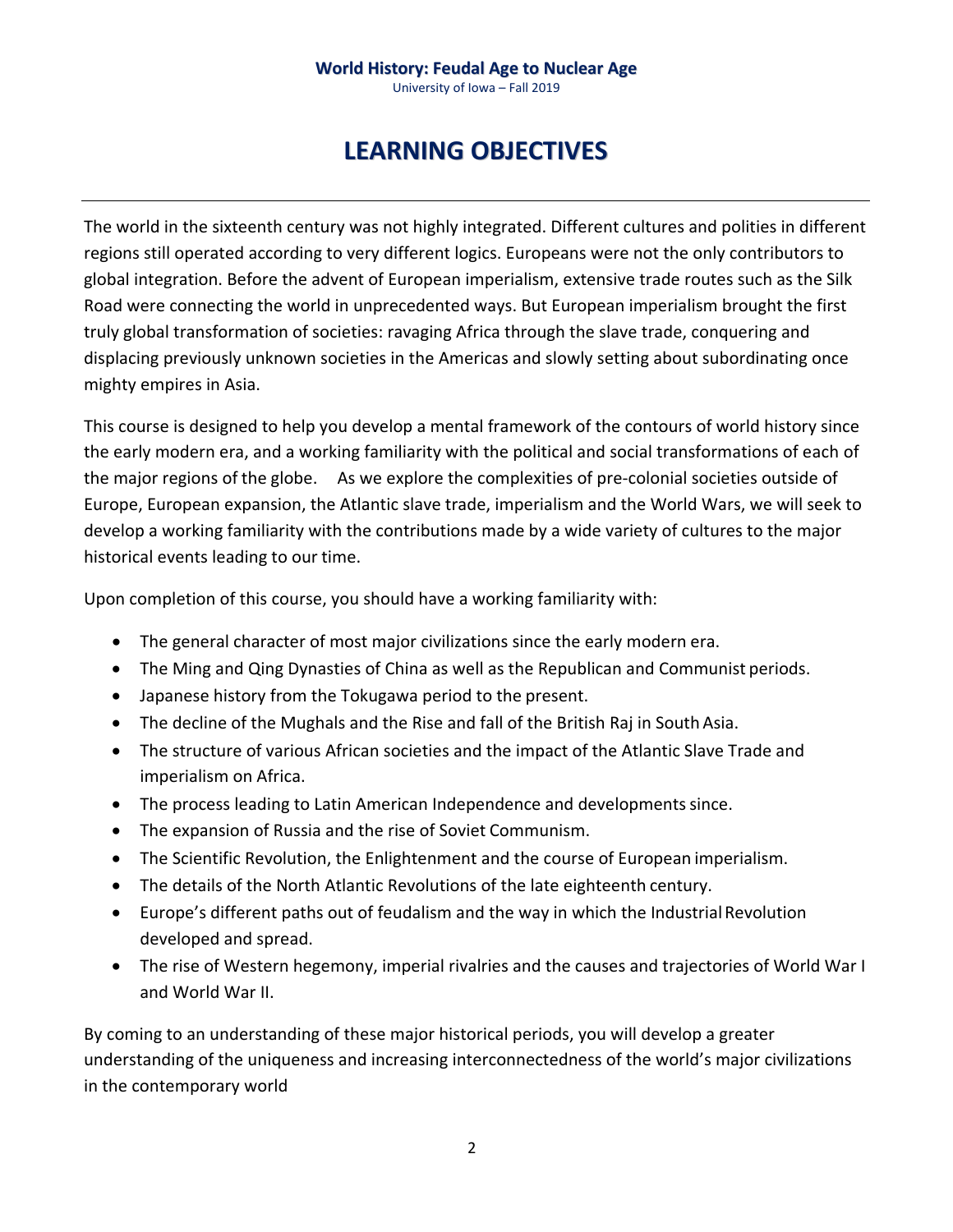University of Iowa – Fall 2019

## **EVALUATION**

| 59    | 67-69 | D+ | 77-79 | $C+$ | 87-89 | B+        | 98-100 | A+ |
|-------|-------|----|-------|------|-------|-----------|--------|----|
| or    | 63-66 | D  | 73-76 |      | 83-86 |           | 93-97  | A  |
| below | 60-62 | D- | 70-72 | $C-$ | 80-82 | <b>B-</b> | 90-92  | А- |

#### **Classroom Attendance and Participation** (20%)

You are expected to complete the assigned readings prior to arriving in class and be prepared to discuss the content. Your participation in this class by way of questions, comments and shared insights are a vital part of the learning experience.

#### **Online Quizzes (on ICON)** (10%)

There will be as many as one quiz per week based upon the reading material for that week. The format will typically be 5-10 multiple choice, true/false or short answer questions. Quizzes on ICON will close by class time on Thursdays. Make-ups are not allowed.

#### **Presentation or Book Report/Review** (10%)

You have the choice of either giving a brief (5 minute) presentation in-class as part of a group or as a solo presentation or writing a book report/review.

#### **Presentation Dates**

Our classroom session on November 5<sup>th</sup> has been set aside as the date for presentations to be given. However, if your topic matches a topic on our syllabus, you may instead give your presentation on that date.

#### **Presentation Format**

You will give an in-class presentation in class involving some discussion or analysis of a primary source, such as an archival document or image, relevant to your topic. You will develop a narrative using this primary source as your window into a particular time and place and situating this source within the context of that place and time. You will be given five (5) minutes to make your presentation and points will be deducted for exceeding the five minute maximum. If time allows, a brief Q & A period may follow each group or solo presentation.

#### **Book Review Option**

If you are shy or have stage fright or just prefer not to give a presentation, you have the option of writing a book report/review. You must select a book relevant to the course and present it to your instructor for approval. Your textbook includes suggested titles and your instructor will provide additional suggestions. An 'A' book report will be at least 4 pages in length.

**Due:** Tuesday, September 24<sup>th</sup>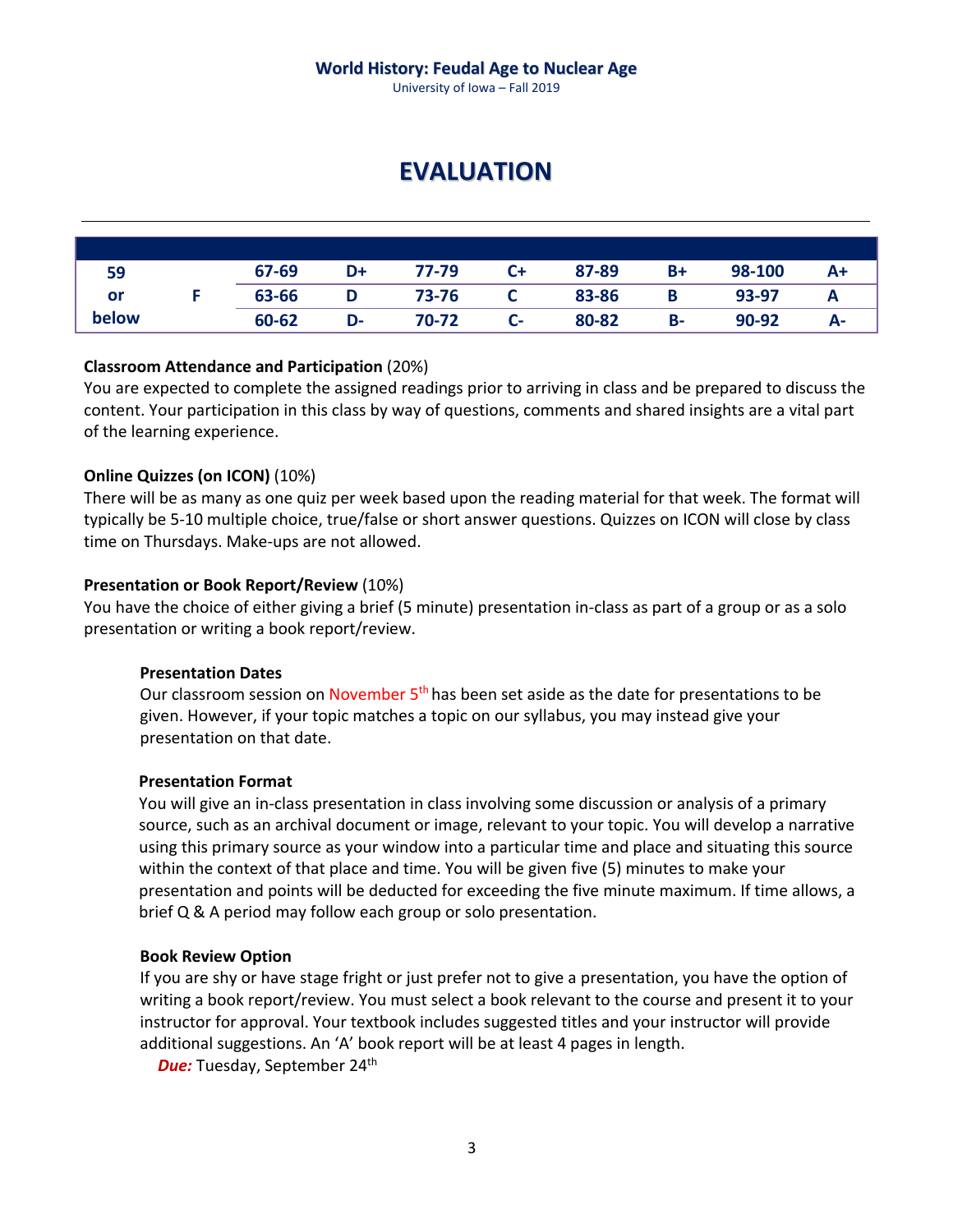University of Iowa – Fall 2019

#### **Essay Project** (20%)

During the second half of the course, you will produce a written essay on a topic relevant to the course. You are encouraged to draw upon the sources you have gathered for your presentation or the book you may have read for the report/review.

#### **Essay Proposal** (5%)

You must produce an essay proposal with a clearly stated thesis and an outline to submit for feedback from your professor. The proposal should include no less than Five (5) scholarly sources in the properly formatted bibliography.

**Due:** Tuesday, October 29<sup>th</sup>

#### **Written Essay** (15%)

Your completed essay should develop your thesis, should have a strong sense of narrative and should discuss at least one primary source. The length should be no less than five (5) pages. **Due:** Thursday, November 21<sup>st</sup>

#### **Exams** (20% each)

The Midterm Exam will cover Parts II-VI of the course. The Final Exam will cover Parts VII-X of the course and as such will *not* be cumulative. The Midterm will be held on Thursday, October 17th. The time of location of the final is TBA.

#### **Topic Restrictions**

The time frame of your topic must fall within the late fifteenth and the mid-twentieth centuries. *Since this is a World history course, your topic must involve non-European and non-US events and places.* Other than these restrictions, you may select any topic relevant to the course.

#### **Formatting**

Written assignments will be typed on plain white 8.5" x 11" paper using 12-point font (Times New Roman is preferred), using 1.5 line spacing and 1" margins. *Chicago Manual of Style* formatting is preferred but you may use any style manual you choose or follow your own formatting style so long as it is consistent.

#### **Submitting Assignments**

You are *required* to submit written assignments via the Dropbox on ICON/Canvas *and* to submit a hard copy version. If you submit an assignment in hard copy and it is not returned to you prior to the last day of class, please make arrangements with your professor to have the assignment returned to you. Online Quizzes cannot be re-taken after they expire. Assignments handed in by the due date will receive priority in terms of comments. Excessively late assignments may be docked one letter grade, depending upon the circumstances.

#### **Collaboration**

You are encouraged to collaborate with your fellow students in reviewing the reading material and discussing the course content. Exams and assignments, however, are an evaluation of how well you have comprehended and synthesized the course content as an individual. While you may discuss the essay questions you are given for take-home assignments with your colleagues, you are expected to do the writing on all written assignments and exams by yourself.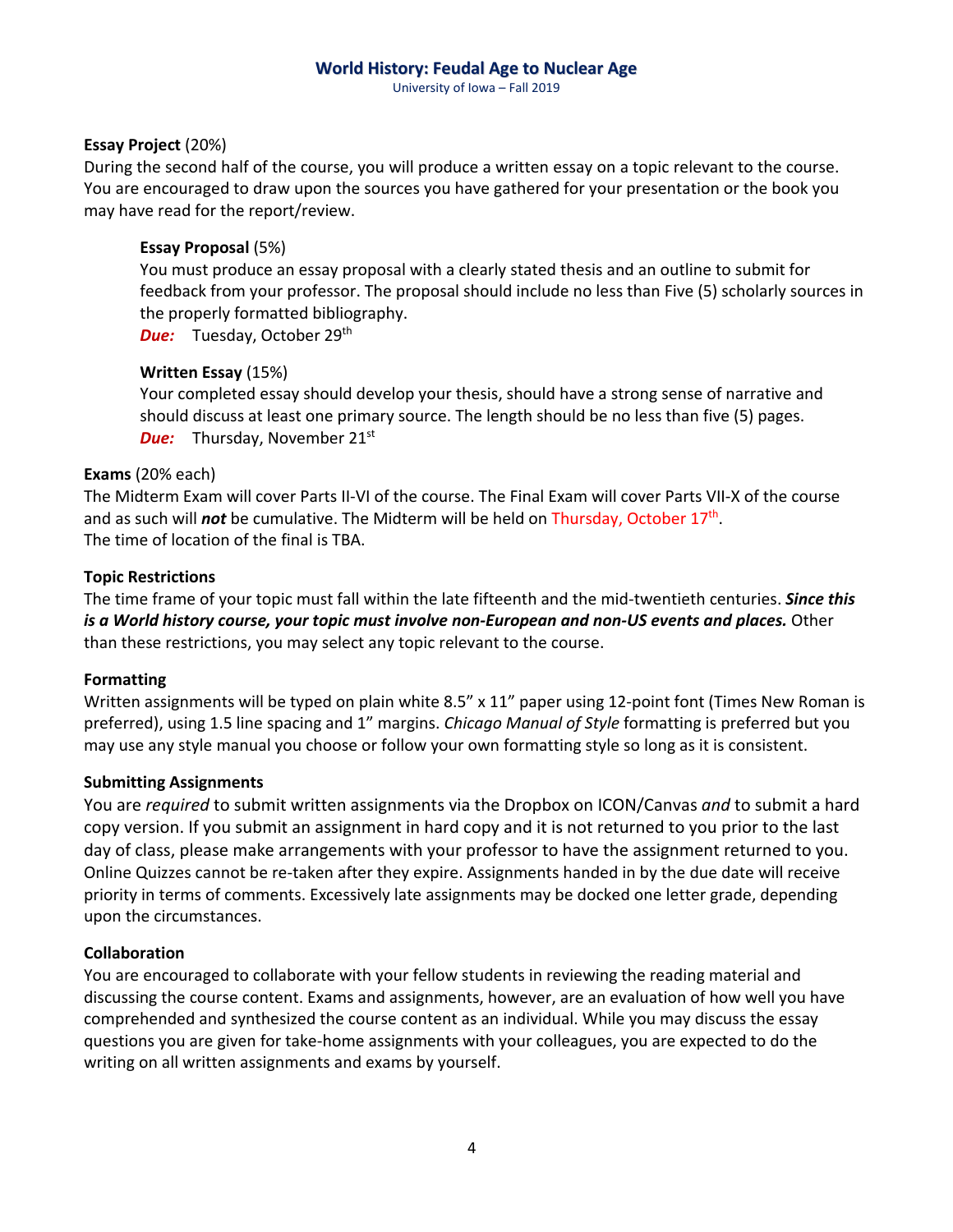University of Iowa – Fall 2019

# **COURSE OUTLINE**

This is a projected outline of the readings throughout the semester and may be altered or updated as necessary.

| <b>CALENDAR</b>   |                                    |  |
|-------------------|------------------------------------|--|
| <b>Tue Aug 27</b> | <b>First Day of Class</b>          |  |
| <b>Tue Sep 24</b> | <b>Book Report/Book Review Due</b> |  |
| Tue Oct 15        | <b>Review of Parts II-VI</b>       |  |
| Thu Oct 17        | <b>Mid-Term Exam</b>               |  |
| Tue Oct 29        | <b>Draft Outline of Essay Due</b>  |  |
| <b>Tue Nov 5</b>  | <b>Presentations</b>               |  |
| Thu Nov 21        | <b>Completed Essay Due</b>         |  |
| <b>Nov 26-28</b>  | <b>Thanksgiving Break</b>          |  |
| Thu Dec 12        | <b>Review of Parts VII-X</b>       |  |
| <b>Dec 16-20</b>  | <b>Final Exam Week</b>             |  |

#### **I. Introduction**

| Tue 8/27 | <b>Introduction to World History II</b>                                                                                                                                                                |                                                                                                                           |                 |  |  |
|----------|--------------------------------------------------------------------------------------------------------------------------------------------------------------------------------------------------------|---------------------------------------------------------------------------------------------------------------------------|-----------------|--|--|
|          | Introductions. Overview of the syllabus and course expectations, discussion of the learning<br>objectives and format of the course, discussion of the development of World History as a<br>discipline. |                                                                                                                           |                 |  |  |
|          | World                                                                                                                                                                                                  | The World in the Sixteenth Century                                                                                        |                 |  |  |
|          |                                                                                                                                                                                                        | CWH: Ch. 19, pp. 369-390; Ch. 20, pp. 391-412 (read at your leisure)                                                      |                 |  |  |
|          |                                                                                                                                                                                                        | II. Conflict and Stability in Asia                                                                                        |                 |  |  |
| Thu 8/29 | Japan & Korea                                                                                                                                                                                          | Japanese Unification and the Invasion of Korea<br>CWH: Ch. 21, pp. 413-421: 'The Search for Stability in Japan and Korea' | $(1192 - 1592)$ |  |  |
|          | China<br>& Vietnam                                                                                                                                                                                     | <b>Ming and Qing Empires</b><br>CWH: Ch. 21, pp. 421-435: "The Search for Stability in China'                             | $(1300-1804)$   |  |  |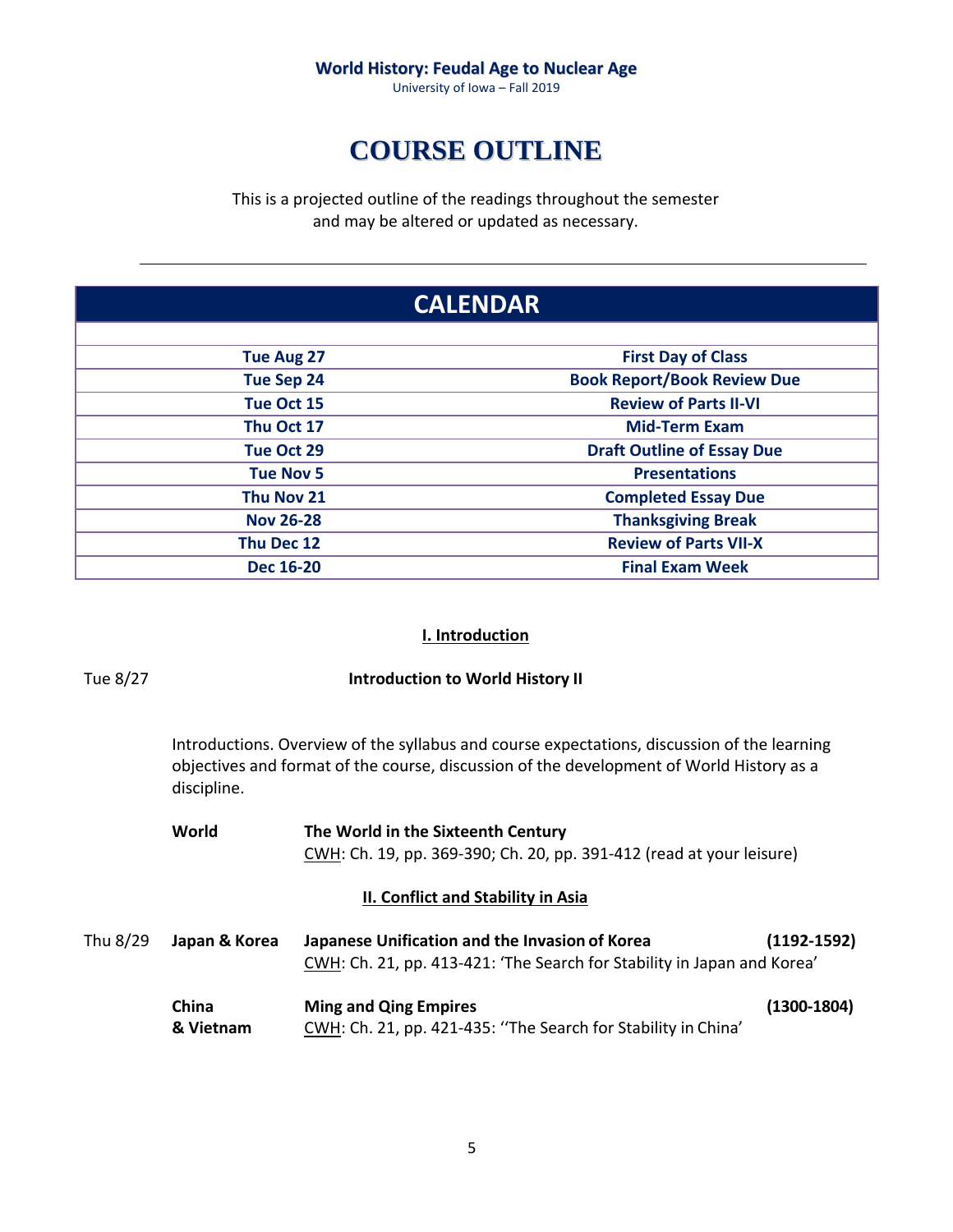| Tue 9/3  | <b>South Asia</b>     | Decline of the Mughals, Rise of the Raj<br>CWH: Ch. 22, pp. 436-447: 'Confrontation: Europe and Islam'                                                                                                | $(1453 - 1815)$  |
|----------|-----------------------|-------------------------------------------------------------------------------------------------------------------------------------------------------------------------------------------------------|------------------|
|          | <b>Southeast Asia</b> | <b>Hindus, Muslims and Europeans</b><br>CWH: Ch. 22, pp. 447-449: 'Muslims and Europeans in Southeast Asia'                                                                                           | $(1400-1815)$    |
| Thu 9/5  | Persia                | The Safavids and Shi'ism<br>CWH: Ch. 22, pp. 449-452: 'The End of Safavid Persia'                                                                                                                     | $(1629 - 1800)$  |
|          | <b>Turkey</b>         | <b>Reform Under the Ottomans</b><br>CWH: Ch. 22, pp. 452-454: 'The Ottoman Response'                                                                                                                  | $(1683 - 1800s)$ |
|          | <b>Arabia</b>         | The Birth of Wahhabism<br>CWH: Ch. 22, pp. 454-456: 'Wahhabism in Arabia'                                                                                                                             | $(1740s-1818)$   |
|          |                       | <b>III. Africa and the Atlantic Slave Trade</b>                                                                                                                                                       |                  |
| Tue 9/10 | <b>Africa</b>         | <b>Africa and the Atlantic Slave Trade</b><br>CWH: Ch. 23, pp. 457-477: ' Africa and the Atlantic Slave Trade'                                                                                        | $(1400-1900)$    |
|          |                       | <b>IV. Early Modern Europe</b>                                                                                                                                                                        |                  |
| Thu 9/12 | <b>Europe</b>         | Rise and Decline of the Italian City-States<br>Britnell, R.H. 1991. 'The Towns of England and Northern Italy in the Early<br>Fourteenth Century' The Economic History Review, n.s., 44, 1, pp. 21-35. | $(1500s-1700s)$  |
|          |                       | <b>Absolutism in Continental Europe</b><br>CWH: Ch. 24, pp. 478-484: 'The Age of Absolutism'                                                                                                          | $(1614 - 1800)$  |
| Tue 9/17 | <b>Britain</b>        | <b>Agrarian Capitalism and Revolution in England</b><br>CWH: Ch. 24, pp. 484-487: 'The English Alternative to Absolutism'                                                                             | $(1609 - 1689)$  |
| Thu 9/19 | <b>Europe</b>         | <b>The Scientific Revolution</b><br>CWH: Ch. 24, pp. 487-494: 'The Scientific Revolution'                                                                                                             | $(1500-1800)$    |
|          |                       | <b>The Enlightenment</b><br>CWH: Ch. 24, pp. 494-498: 'Absolutism and the Enlightenment'                                                                                                              | (1600s)          |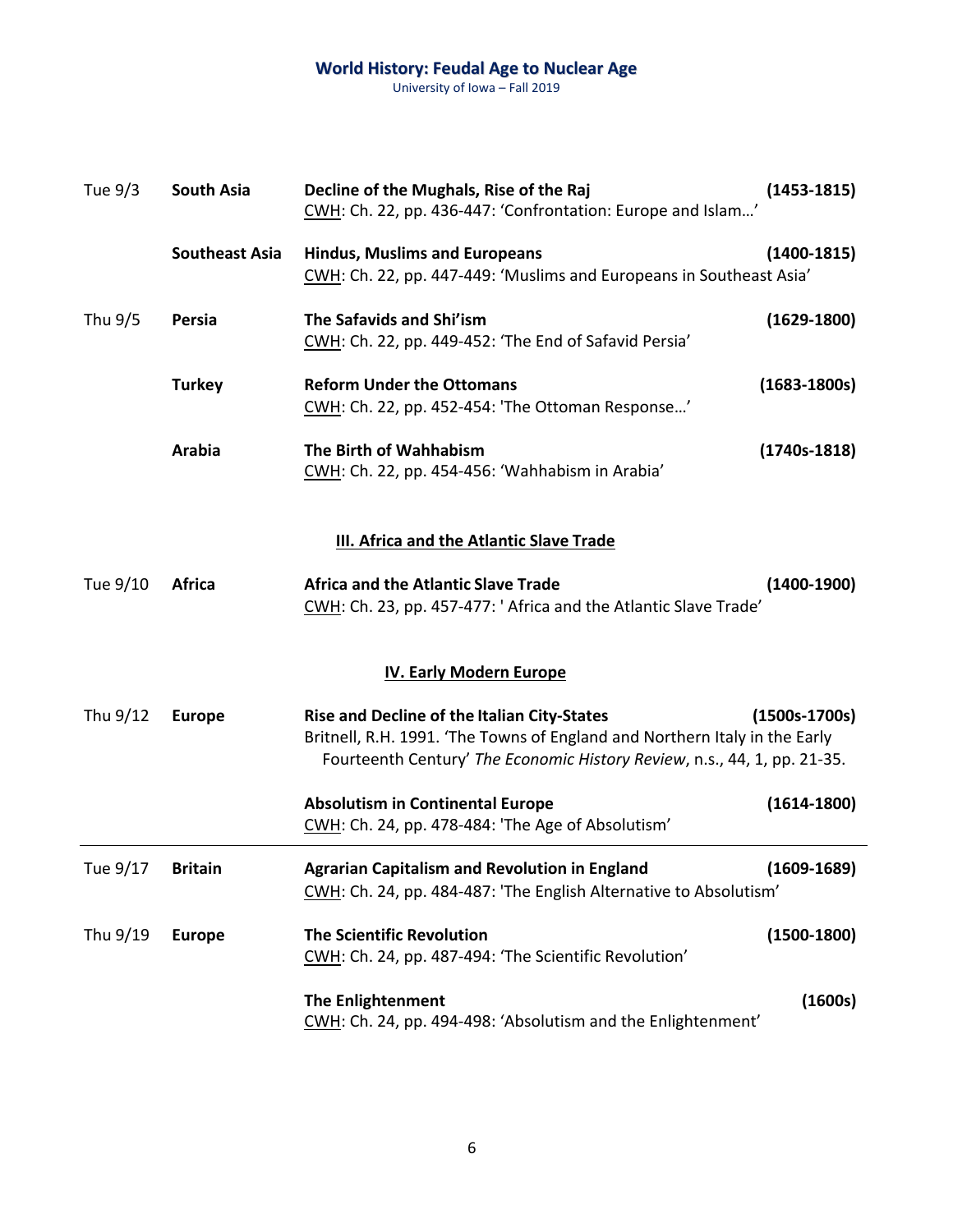| Tue 9/24 | <b>Russia</b>                | <b>Between Byzantium and the Enlightenment</b><br>CWH: Ch. 25, pp. 499-518: 'Russia's Eurasian Empire'<br><b>Due:</b> Book Report/Review                                                              | $(1400s-1796)$   |
|----------|------------------------------|-------------------------------------------------------------------------------------------------------------------------------------------------------------------------------------------------------|------------------|
|          | <b>Eastern Europe</b>        | <b>The Second Serfdom</b><br>Hunt, Verl F. 1978. 'The Rise of Feudalism in Eastern Europe: A Critical<br>Appraisal of the Wallerstein "World System" Thesis', Science & Society, 42,<br>1, pp. 43-61. | $(1550-1800)$    |
|          |                              | <b>V. The North Atlantic Revolutions</b>                                                                                                                                                              |                  |
| Thu 9/26 | <b>North America</b>         | <b>The American Revolution</b><br>CWH: Ch. 26, pp. 519-527: 'The Background of the North Atlantic<br>Revolutions' and 'The American Revolution'                                                       | $(1750-1830)$    |
|          | <b>France</b>                | <b>The French Revolution</b><br>CWH: Ch. 26, pp. 527-534: 'The French Revolution'                                                                                                                     | $(1788-1847)$    |
|          | Hispaniola                   | <b>The Haitian Revolution</b><br>CWH: Ch. 26, pp. 534-537: 'The Haitian Revolution'                                                                                                                   | $(1789-1808)$    |
| Tue 10/1 | <b>Europe</b>                | <b>Napoleon's Rise and Fall</b><br>CWH: Ch. 26, pp. 537-541: 'The Napoleonic Empire'                                                                                                                  | $(1805 - 1815)$  |
|          |                              | The Emergence of Nationalism (1817-1830)<br>CWH: Ch. 26, pp. 541-543: 'Renewed Attempts at Revolution'                                                                                                |                  |
|          |                              | VI. Industrialization and the Spread of New Ideologies                                                                                                                                                |                  |
| Thu 10/3 | <b>Britain</b>               | <b>The First Industrial Revolution</b><br>CWH: Ch. 27, pp. 544-548: 'The Industrial Revolution in Britain'                                                                                            | $(1700-1851)$    |
|          | <b>Europe</b><br>& America   | <b>Industrialization and Its Impacts</b><br>CWH: Ch. 27, pp. 548-552: 'Industry's early Spread and Social Impact'                                                                                     | $(1800-1900s)$   |
| Tue 10/8 | <b>Europe</b><br>& The World | <b>Class Perspectives</b><br>CWH: Ch. 27, pp. 552-556: 'New Ideas and Ideologies'                                                                                                                     | $(1792 - 1840s)$ |
|          |                              | 1848: The Year of Revolution<br>CWH: Ch. 27, pp. 556-558: 'Reform and Revolution in Europe'                                                                                                           | (1848)           |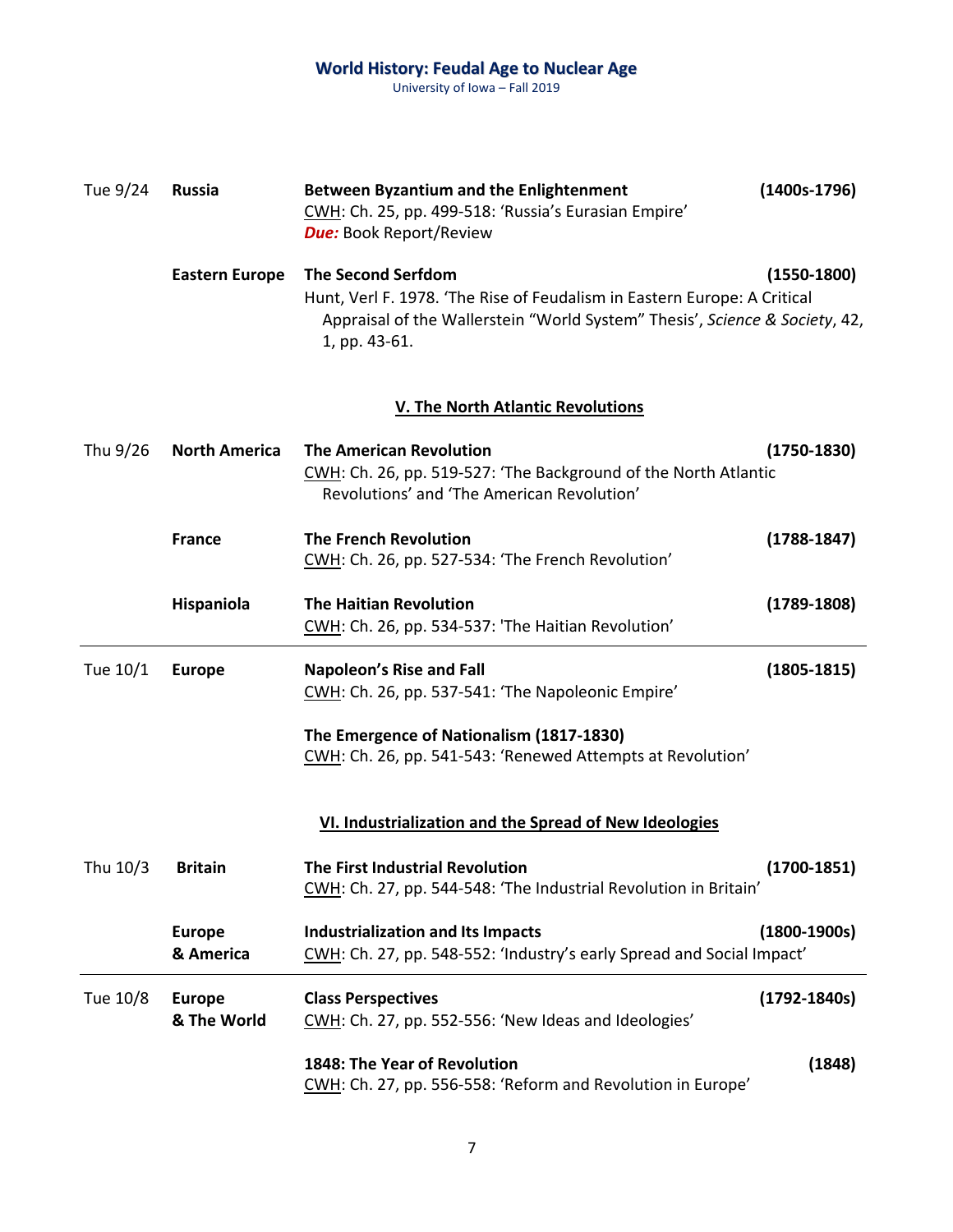| Thu 10/10 Europe | & The World             | The Emergence of Liberalism<br>CWH: Ch. 27, pp. 558-564: 'Liberalism, Nationalism, and Industrial Growth'                                                                                                                                                                                 | $(1850-1915)$  |
|------------------|-------------------------|-------------------------------------------------------------------------------------------------------------------------------------------------------------------------------------------------------------------------------------------------------------------------------------------|----------------|
|                  |                         | <b>Industrialization, Racism and Western Domination</b><br>CWH: Ch. 27, pp. 565-571: 'Industry, Ideology'                                                                                                                                                                                 | $(1850-1930)$  |
| Tue 10/15        |                         | <b>Review of Parts II-VI</b>                                                                                                                                                                                                                                                              |                |
| Thu 10/17        |                         | <b>Mid-Term Exam</b>                                                                                                                                                                                                                                                                      |                |
|                  |                         | <b>VII. Nation-Building in the Americas</b>                                                                                                                                                                                                                                               |                |
|                  | Tue 10/22 Latin America | <b>Revolution and Empire in Latin America</b><br>CWH: Ch. 28, pp. 572-586: 'The Revolutions of Latin America'                                                                                                                                                                             | $(1789-1914)$  |
|                  | Thu 10/24 North America | Expansion, Civil War and Industrialization in the USA<br>CWH: Ch. 28, pp. 586-593: 'The Trials and Triumphs'                                                                                                                                                                              | $(1770-1914)$  |
|                  |                         | <b>Dominion and Expansion in Canada</b><br>CWH: Ch. 28, pp. 593-596: 'The Consolidation and Expansion'                                                                                                                                                                                    | $(1750-1900s)$ |
|                  |                         | <b>VIII. Imperialism Goes Global</b>                                                                                                                                                                                                                                                      |                |
| Tue 10/29 World  |                         | Imperialism<br>Excerpt from: Davis, Mike. 2001. Late Victorian Holocausts. London, New<br>York: Verso.<br><b>Due:</b> Draft Thesis and Outline of Essay Assignment                                                                                                                        | $(1400s-1914)$ |
| Thu 10/31 China  |                         | Opium Wars, Taiping Rebellion, end of the Qing Dynasty<br>CWH: Ch. 29, pp. 597-604: 'Instability and Endurance in China'<br>and pp. 612-614: 'The Scramble for Chinese Concessions'<br>and pp. 614-615: 'The Boxer Uprising in China'<br>and pp. 616-617: 'The End of the Chinese Empire' | $(1600s-1918)$ |
|                  | Japan                   | <b>Tokugawa Period to the Russo-Japanese War</b><br>CWH: Ch. 29, pp. 607-609: 'Challenges and Adaptations in Japan'<br>and pp. 615-616: 'The Russo-Japanese War'                                                                                                                          | $(1800s-1904)$ |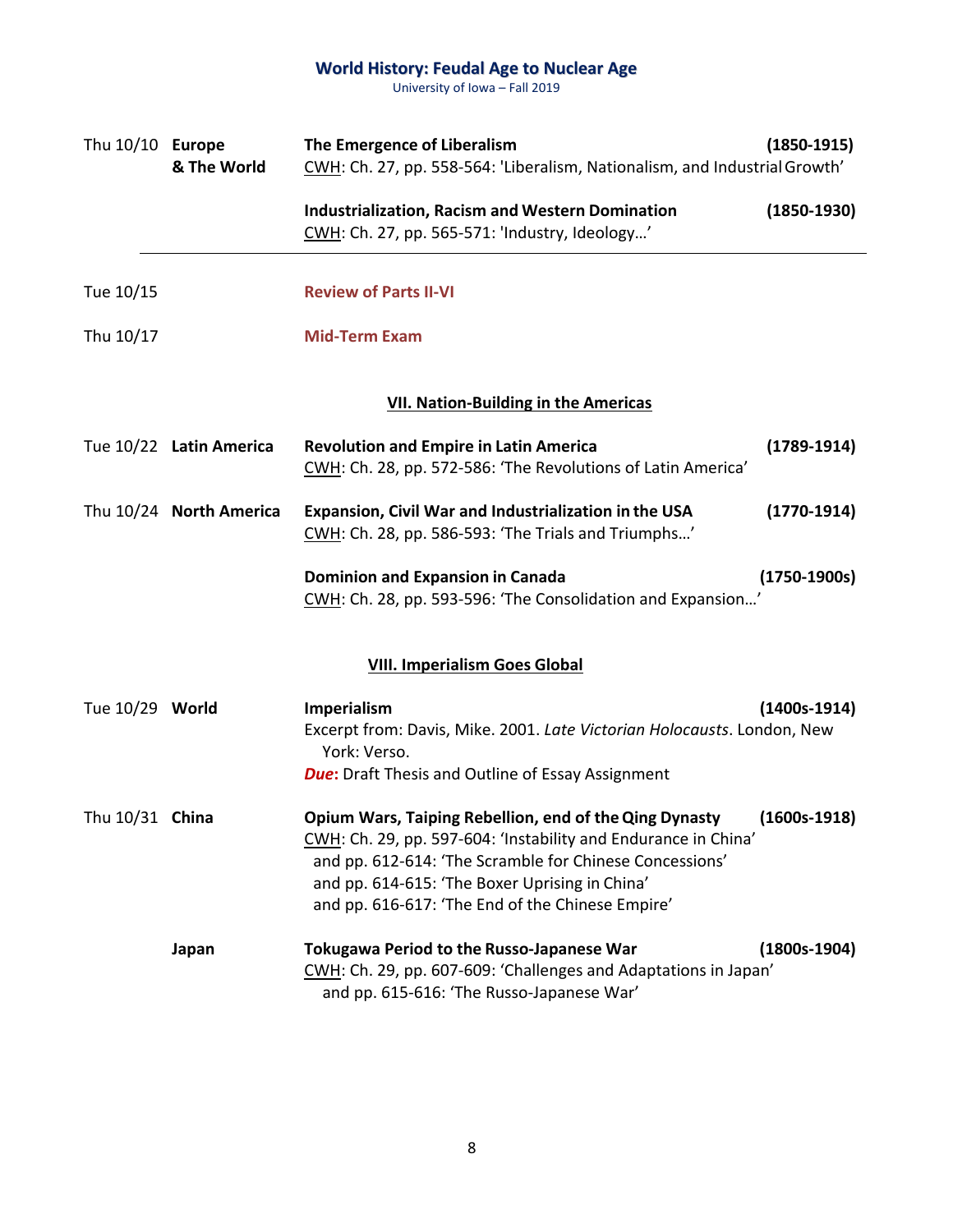| Tue 11/5         |                                        | <b>Presentations</b>                                                                                                                                                                                          |                  |
|------------------|----------------------------------------|---------------------------------------------------------------------------------------------------------------------------------------------------------------------------------------------------------------|------------------|
| Thu 11/7         | <b>South Asia</b>                      | Revolt Against the Raj and the Rise of Indian Nationalism<br>CWH: Ch. 29, pp. 604-607: 'Subordination and Resistance in India'                                                                                | $(1500s-1885)$   |
|                  | <b>Southeast Asia</b>                  | Dutch, Portuguese, Spanish and Chinese Imperialisms<br>CWH: Ch. 29, pp. 609-611: 'Southeast Asia and the West'<br>and 'Indonesia and the Dutch'<br>and pp. 611-612: 'Japan Versus China in Korea'             | $(1771 - 1900s)$ |
|                  | Tue 11/12 Southwest Asia               | The Young Turks and the Rise of Arab Nationalism<br>CWH: Ch. 30, pp. 618-626: 'New Connections and Challenges'                                                                                                | $(1789 - 1889)$  |
|                  | Thu 11/14 Sub-Saharan<br><b>Africa</b> | <b>Commercial Connections and the Scramble for Africa</b><br>CWH: Ch. 30, pp. 626-650: 'New Connections and Challenges'                                                                                       | $(1400s-1914)$   |
|                  |                                        | <b>IX. The First World War and Its Aftermath</b>                                                                                                                                                              |                  |
| Tue 11/19 Europe |                                        | The End of the 'Concert of Europe'<br>CWH: Ch.31, pp. 641-647: 'The Path to War and Revolution'                                                                                                               | $(1890-1914)$    |
|                  |                                        | <b>Outbreak of World War</b><br>CWH: Ch.31, pp. 647-656: 'Deadlock and Devastation'                                                                                                                           | $(1914-1918)$    |
| Thu 11/21 Russia |                                        | <b>The Russian Revolution</b><br>CWH: Ch.31, pp. 656-660: 'Year or Revolution, 1917'                                                                                                                          | $(1917-1918)$    |
|                  |                                        | <b>Armistice and the End of Empires</b><br>CWH: Ch.31, pp. 661-665: 'Year of Decision, 1918'<br><b>TBA</b>                                                                                                    | $(1918-1922)$    |
|                  |                                        | <b>The Russian Civil War</b><br>Figes, Orlando. 'The Red Army and Mass Mobilization during the Russian Civil<br>War 1918-1920', Past & Present, 129 (November 1990): 168-211.<br><b>Due:</b> Completed Essays | $(1917-1921)$    |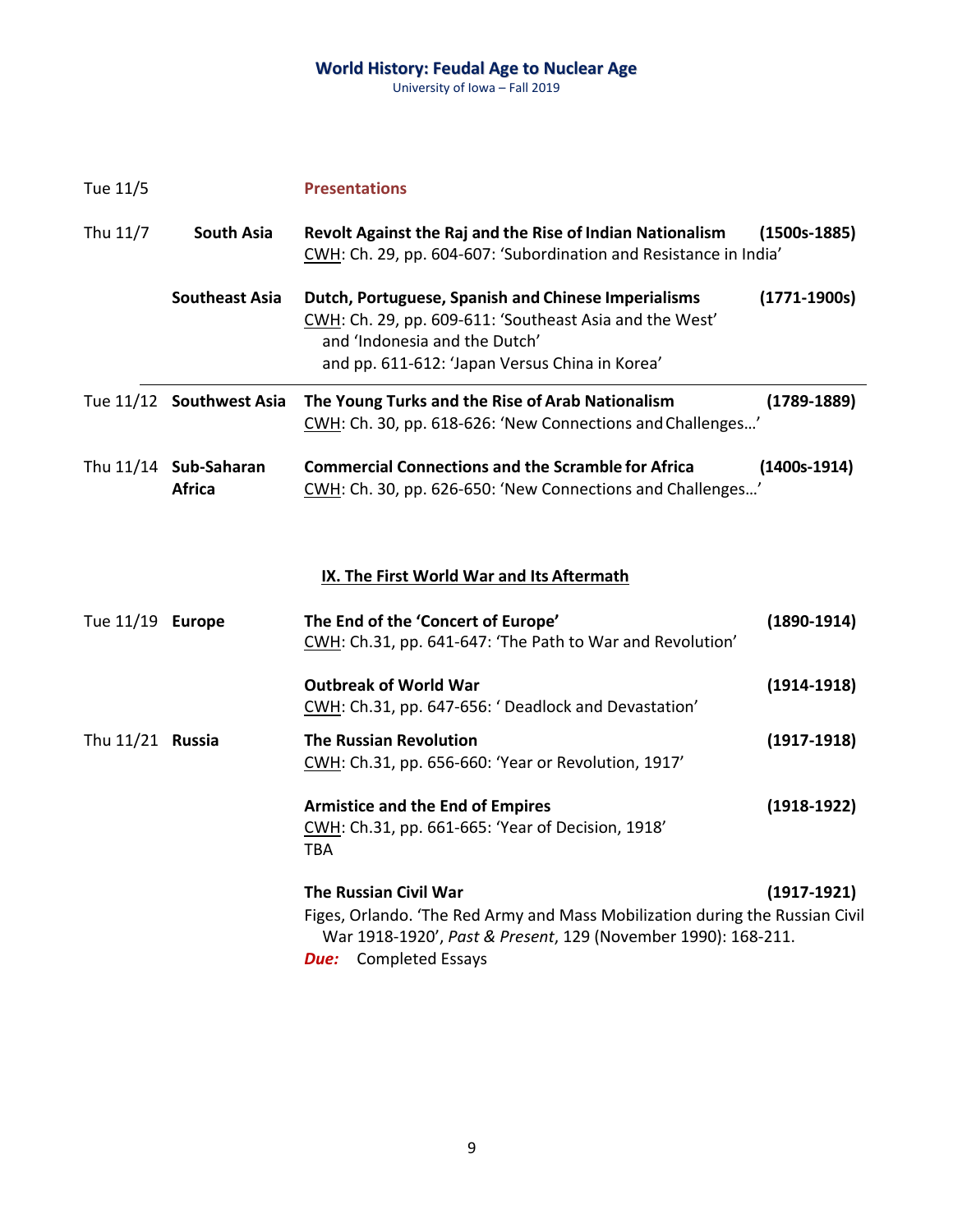|                   |                              | <b>World History: Feudal Age to Nuclear Age</b><br>University of Iowa - Fall 2019                                                                                    |                 |
|-------------------|------------------------------|----------------------------------------------------------------------------------------------------------------------------------------------------------------------|-----------------|
| Tue 11/26         |                              | <b>THANKSGIVING BREAK: NO CLASS</b>                                                                                                                                  |                 |
| Thu 11/28         |                              | <b>THANKSGIVING BREAK: NO CLASS</b>                                                                                                                                  |                 |
| Tue 12/3          | <b>Europe</b>                | <b>The Interwar Years</b><br>CWH: Ch. 32, pp. 666-671: 'Western Society and Culture'                                                                                 | $(1918-1939)$   |
|                   | <b>Europe</b><br>& N America | <b>Ideologies in Power: Communism, Democracy and Fascism</b><br>CWH: Ch. 32, pp. 671-680: 'Democracy, Depression and Dictatorship'                                   | $(1919-1937)$   |
|                   | World                        | <b>New Expressions of Nationalism</b><br>CWH: Ch. 32, pp. 681-690: 'New Varieties of Nationalism'<br>Also: preview Ch. 36, pp. 776-791: 'Democracy and Dictatorship' | $(1912 - 1947)$ |
|                   |                              | X. The Second World War and Its Aftermath                                                                                                                            |                 |
| Thu 12/5          | World                        | World War II<br>CWH: Ch. 33, pp. 691-706: 'The Road to War' etc                                                                                                      | $(1933-1944)$   |
|                   | <b>Europe</b>                | <b>The Holocaust</b><br>CWH: Ch. 33, pp. 706-709: 'Nazi Mass Murder'                                                                                                 | $(1941 - 1944)$ |
| Tue 12/10 Germany |                              | <b>Allied Victory in Europe</b><br>CWH: Ch. 33, pp. 709-711: 'The Defeat of Germany'                                                                                 | $(1944 - 1945)$ |
|                   | Japan                        | Hiroshima, Nagasaki and the Legacy of World War II<br>CWH: Ch. 33, pp. 711-716: 'The Defeat of Japan'<br>and 'The Legacy of World War II'                            | $(1942 - 1973)$ |
|                   | <b>Europe</b><br>& World     | <b>European Reconstruction and the Post-War Boom</b><br>CWH: Ch. 34, pp. 730-732: 'The Revival of Western Europe'                                                    | $(1945-1972)$   |
| Thu 12/12 World   |                              | Into the Cold War<br>CWH: Ch. 34, pp. 717-742: 'Origins of the Cold War' etc.                                                                                        | $(1944 - 2011)$ |
|                   |                              | <b>Discussion: The Last 70 Years</b>                                                                                                                                 | $(1945 - 2015)$ |
|                   |                              | <b>Review of Parts VII-X</b>                                                                                                                                         |                 |
|                   |                              |                                                                                                                                                                      |                 |

12/16-20 **FINALS WEEK**

**FINAL EXAM – Time and Location TBA**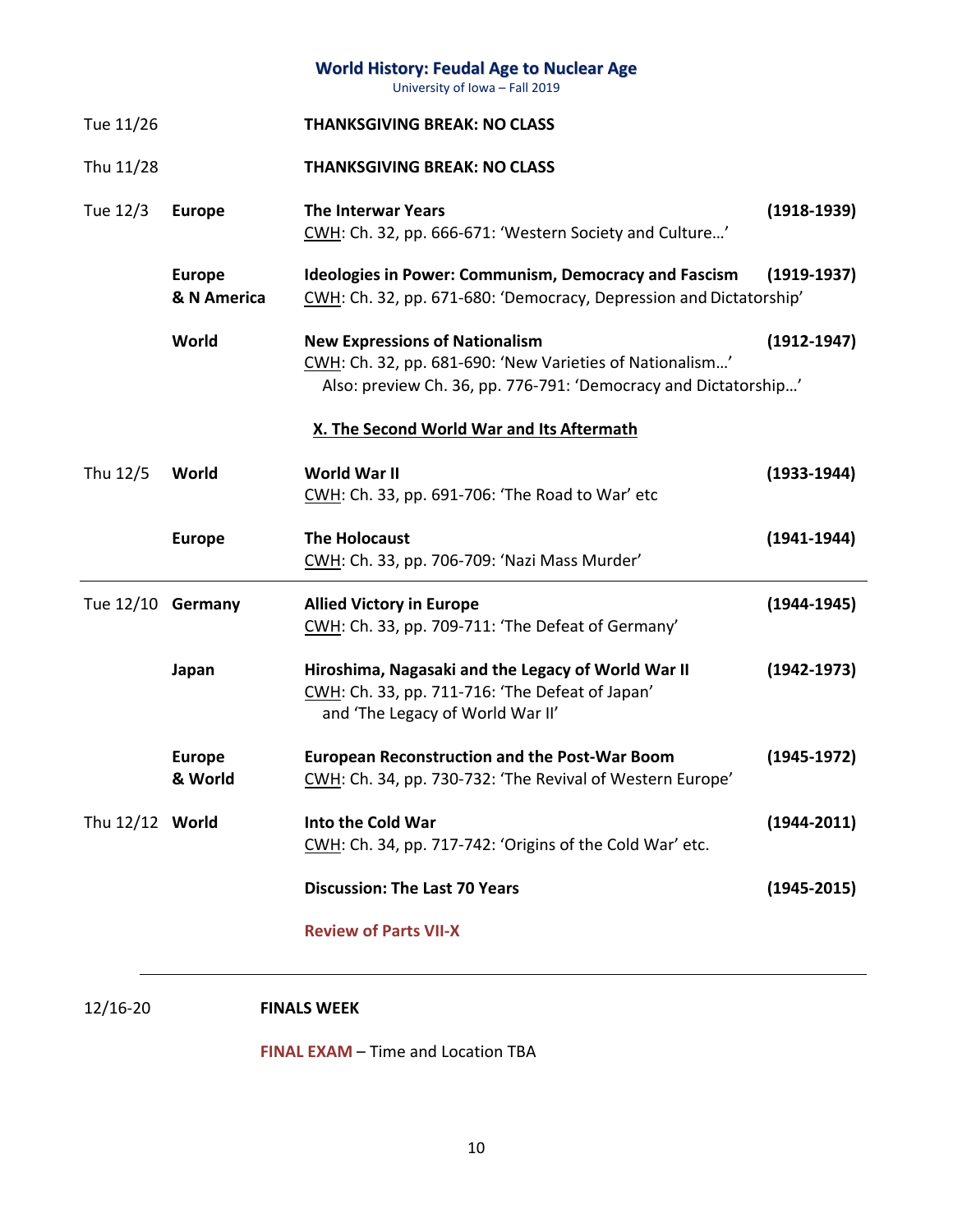# **POLICIES & PROCEDURES**

#### **Absences and Attendance**

Students are responsible for attending class and for contributing to the learning environment of a course. Students are also responsible for knowing the absence policies for their courses, which will vary by instructor. All absence policies, however, must uphold the UI policy related to student illness, mandatory religious obligations, unavoidable circumstances, or University authorized activities ([https://clas.uiowa.edu/students/handbook/attendance](https://clas.uiowa.edu/students/handbook/attendance-absences)-absences). Students may use this absence form to communicate with instructors:

<https://clas.uiowa.edu/sites/default/files/ABSENCE%20EXPLANATION%20FORM2019.pdf>

#### **Academic Integrity**

All undergraduates enrolled in courses offered by CLAS have, in essence, agreed to the [College's Code of](https://clas.uiowa.edu/students/handbook/academic-fraud-honor-code)  [Academic Honesty](https://clas.uiowa.edu/students/handbook/academic-fraud-honor-code). Misconduct is reported to the College, resulting in suspension or other sanctions, with sanctions communicated with the student through the UI email address ([https://clas.uiowa.edu/students/handbook/academicfraud](https://clas.uiowa.edu/students/handbook/academicfraud-honor-code)-honor-code).

#### **Accommodations for Disabilities**

UI is committed to an educational experience that is accessible to all students. A student may request academic accommodations for a disability (such as mental health, attention, learning, vision, and physical or health-related condition) by registering with Student Disability Services (SDS). The student is then responsible for discussing specific accommodations with the instructor. More information is at [https://sds.studentlife.uiowa.edu/.](https://sds.studentlife.uiowa.edu/)

#### **Administrative Home of the Course**

The College of Liberal Arts and Sciences (CLAS) is the administrative home of this course and governs its add/drop deadlines, the second-grade-only option, and related policies. Other colleges may have different policies. CLAS policies may be found here: [https://clas.uiowa.edu/students/handbook.](https://clas.uiowa.edu/students/handbook)

#### **Communication and the Required Use of UI Email**

Students are responsible for official correspondences sent to the UI email address (uiowa.edu) and must use this address for all communication within UI ([Operations Manual, III.15.2\)](https://opsmanual.uiowa.edu/human-resources/professional-ethics-and-academic-responsibility#15.2).

#### **Complaints**

Students with a complaint about a course should first visit with the instructor or course supervisor and then with the Chair of the department or program offering the course; students may next bring the issue to CLAS in 120 Schaeffer Hall. For more information, see [https://clas.uiowa.edu/students/handbook/student](https://clas.uiowa.edu/students/handbook/student-rights-responsibilities)-rights[responsibilities](https://clas.uiowa.edu/students/handbook/student-rights-responsibilities).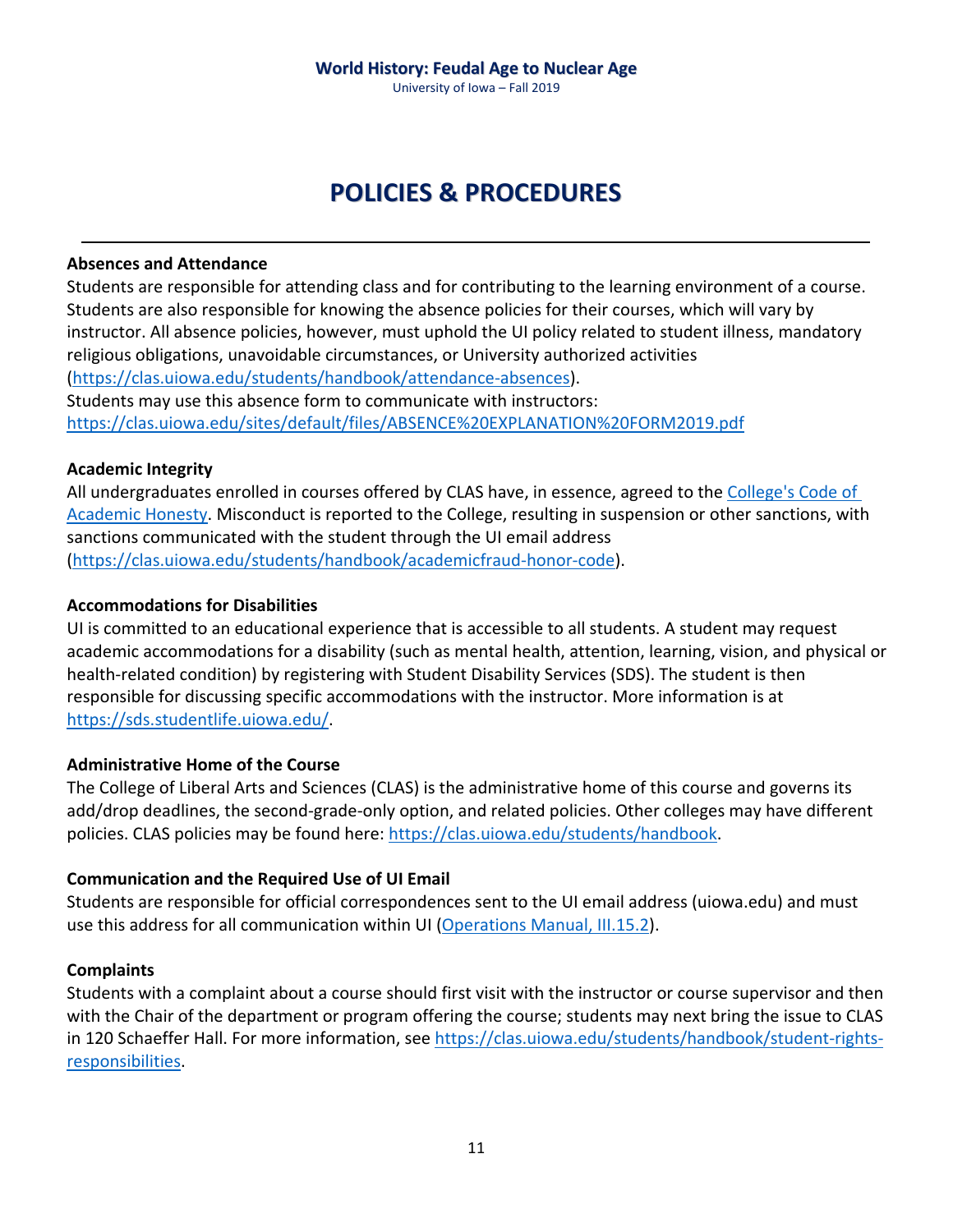University of Iowa – Fall 2019

#### **Final Examination Policies**

The final exam schedule is announced around the fifth week of classes; students are responsible for knowing the date, time, and place of a final exam. Students should not make travel plans until knowing this information. No exams of any kind are allowed the week before finals. Visit https://registrar.uiowa.edu/final[-examination-scheduling-policies](https://registrar.uiowa.edu/final-examination-scheduling-policies).

#### **Nondiscrimination in the Classroom**

UI is committed to making the classroom a respectful and inclusive space for all people irrespective of their gender, sexual, racial, religious or other identities. Toward this goal, students are invited to optionally share their preferred names and pronouns with their instructors and classmates. The University of Iowa prohibits discrimination and harassment against individuals on the basis of race, class, gender, sexual orientation, national origin, and other identity categories set forth in the University's Human Rights policy. For more information, contact the Office of Equal Opportunity and Diversity ([diversity.uiowa.edu\)](https://diversity.uiowa.edu/office/equal-opportunity-and-diversity).

#### **Sexual Harassment**

Sexual harassment subverts the mission of the University and threatens the well-being of students, faculty, and staff. All members of the UI community must uphold the UI mission and contribute to a safe environment that enhances learning. Incidents of sexual harassment must be reported immediately. For assistance, please see [https://osmrc.uiowa.edu/.](https://osmrc.uiowa.edu/)

#### **Student Resources:**

- *UI Libraries***:** have librarians on hand to help you succeed with your projects, while the website[:](http://www.lib.uiowa.edu/) **<http://www.lib.uiowa.edu/>** is your gateway to finding resources. The new International Studies Librarian here at Iowa is Tim Arnold; he is ready to assist you with your work.
- *JSTOR***:** Guidelines for your written assignments may require a minimum number of scholarly sources. JSTOR is the world's largest repository of scholarly articles and the first place to look for scholarly articles on your topic. From the University Libraries website, click 'Databases', select the letter 'J' and scroll to the bottom of the page and click on 'JSTOR (Journal Storage)'. Log inusing
- $\triangleright$  your hawkid at the prompt and click 'Advanced Search'. Type in your key terms and check the 'Articles' checkbox to begin searching.
- *The History Teaching and Writing Center*: <https://clas.uiowa.edu/history/teaching-and-writing-center> is a resource for students writing history papers. Staffed by graduate students, this is a great place to turn for help as you begin brainstorming ideas for your history paper.
- *The Writing Center*: [www.uiowa.edu/~writingc/](http://www.uiowa.edu/%7Ewritingc/) helps all in the University community improve their writing, including attitudes and self-confidence about writing. We also assist withreading.
- *The Speaking Center***:** [clas.uiowa.edu/rhetoric/for](http://clas.uiowa.edu/rhetoric/for-students/speaking-center)-students/speaking-center is available to help students who would like to work on any aspect of oral communication, including: effective classroom participation, delivering oral presentations, speech anxiety and muchmore.
- *Tutor Iowa***:** [tutor.uiowa.edu/](http://tutor.uiowa.edu/) is an excellent resource to find academic assistance andmentoring for your University of Iowa courses.